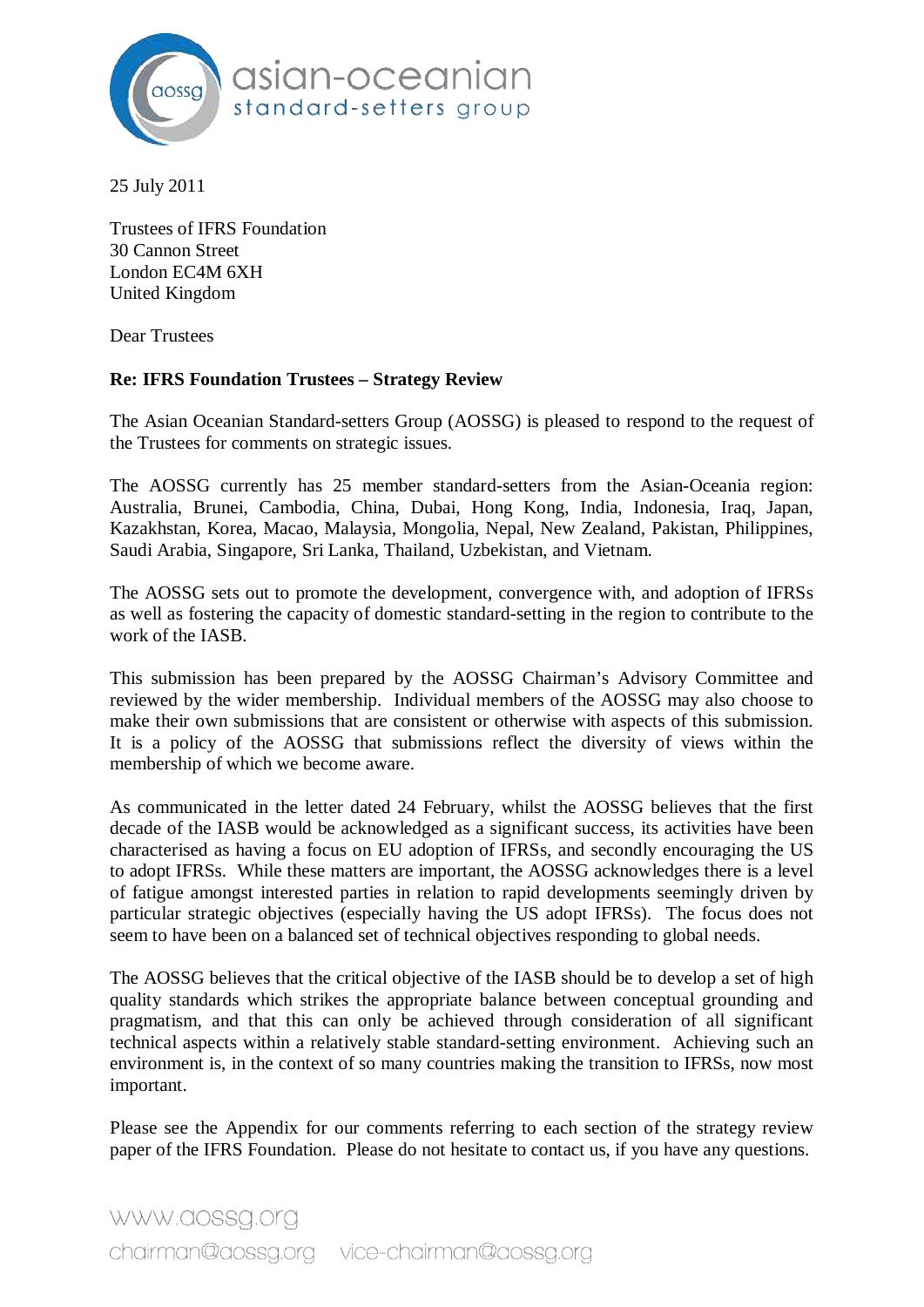

Yours faithfully

the nicht

Ikuo Nishikawa Chairman, AOSSG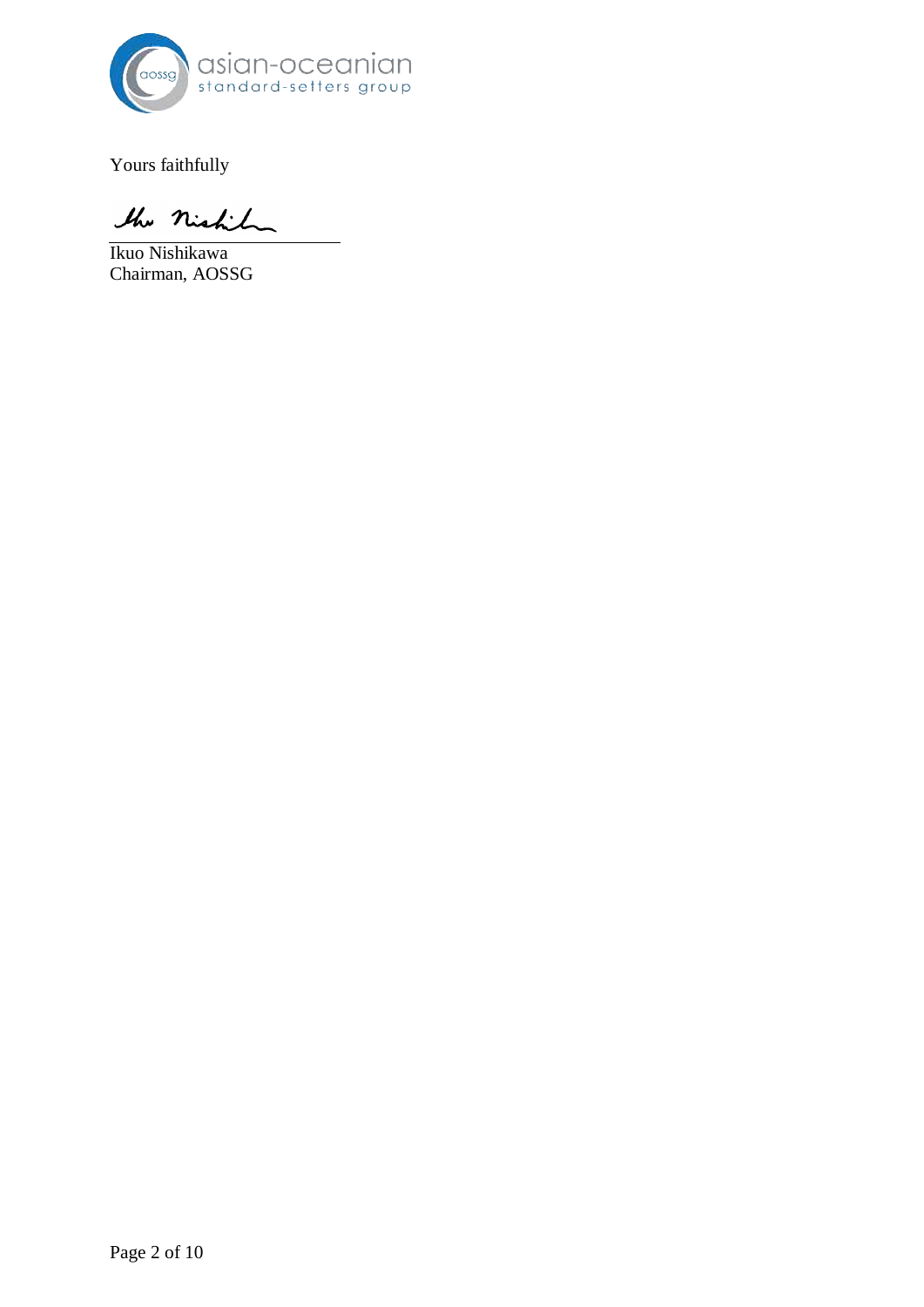

# **Appendix**

# **A. Mission: defining the public interest to which the IFRS Foundation is committed**

## *Purpose of financial reporting standards*

- 1.1. The AOSSG considers that the purpose of financial reporting standards stated in the Constitution is generally appropriate, as it states that standards should serve investors and other market participants in their economic and resource allocation decisions. However, the AOSSG is concerned that the first sentence in paragraph A1 might imply the Trustees should be concerned with the role of financial reporting (as opposed to the role of financial reporting standards), which the AOSSG notes should be left to the IASB.
- 1.2. In addition, the paper may have overlooked other important purposes of financial reporting standards. In many jurisdictions, financial reporting standards are designed to meet the needs of shareholders to evaluate whether management has prudently discharged their stewardship accountability, as well as those of creditors or suppliers to determine the level of debtor's solvency, which are other aspects of public interest.
- 1.3. Therefore, the AOSSG believes that the mission would be better represented by acknowledging that financial reporting standards should be developed *primarily* for a set of users such as investors and other market participants in their economic and resource allocation decisions, recognising other benefits as mentioned above.
- 1.4. The AOSSG believes that a more balanced statement of the mission would assist the IFRS Foundation in promoting IFRSs as a single set of high quality globally accepted financial reporting standards.
- 1.5. In clarifying the purpose, the AOSSG also recommends the Trustees specify that financial reporting standards stated in this section do not include IFRS-SMEs. Although stakeholders' awareness and the use of IFRS-SMEs have increased, stakeholders' needs and practitioners' sophistication vary significantly depending on the locale of SME environments. That standard is not designed to serve investors and other market participants.

## *Adoption of IFRSs*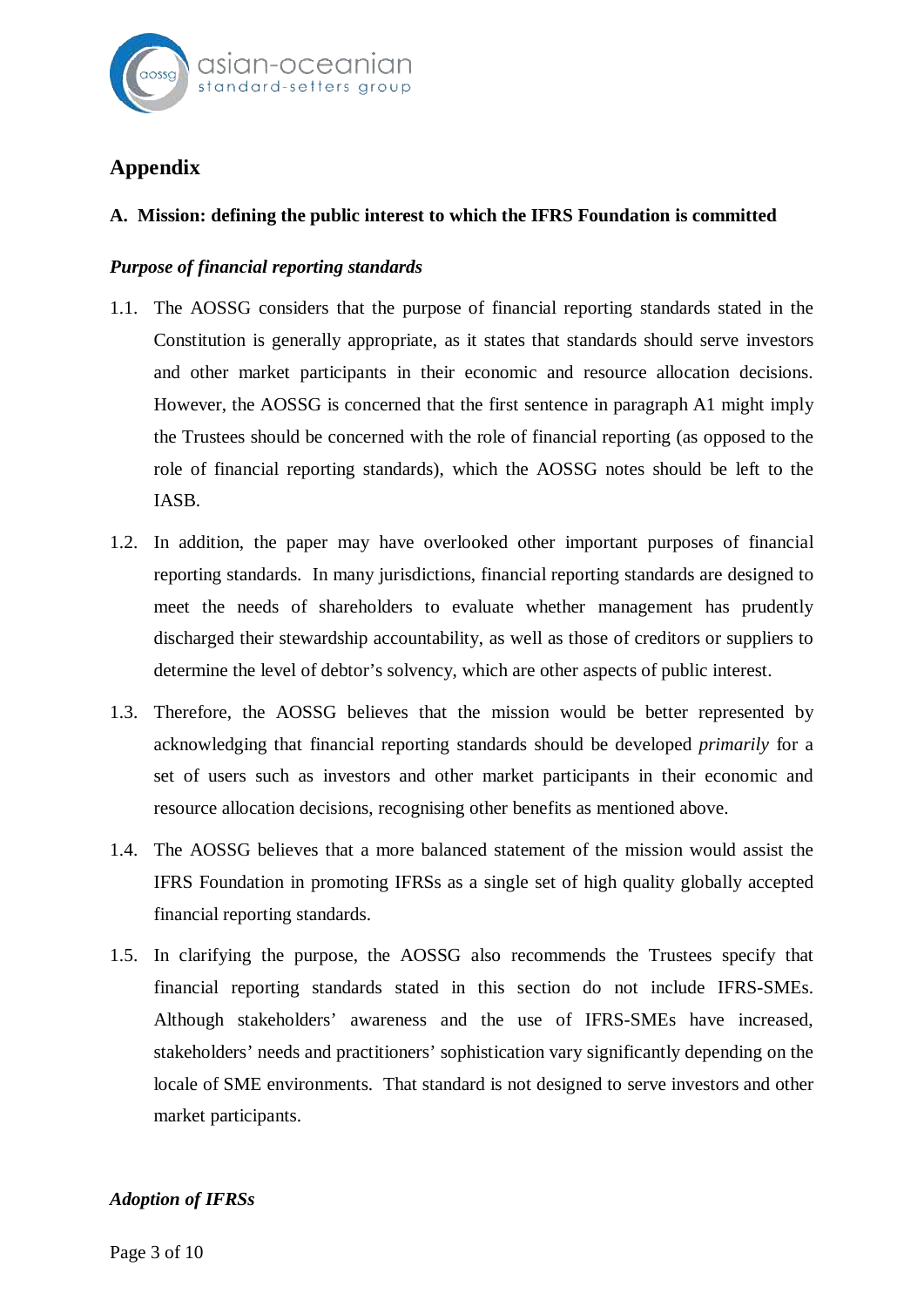

- 1.6. The AOSSG considers that the long-term objective of the global adoption of IFRSs is appropriate and that 'convergence' is a stepping stone towards the ultimate goal of adoption. However, there are instances where a jurisdiction only attempts to achieve a certain degree of proximity to IFRS and it is important to guard against those jurisdictions using the IFRS brand. That being said, there are legitimate obstacles to achieving the goal of adoption in many jurisdictions. In our experience, challenges arise from areas such as having politicians and bureaucrats understand the benefit, amending legal frameworks, designing endorsement processes, dealing with concerns over sovereign rights, handling difficulties arisen from placing or not placing domestically regulated entities (sometimes including small and even micro businesses) into the IASB envisaged categories, re-aligning educational initiatives and professional requirements, as well as establishing effective means for translation of all relevant materials (including those beyond the due process documents).
- 1.7. For example, in the Asia-Oceania region, there are instances where a jurisdiction is trying to achieve word-for-word convergence of standards, but chooses not to use the word 'adoption' to avoid impressions that the IFRS are automatically passed into law, thereby giving the perception of the loss of sovereign rights over the financial reporting framework for the jurisdiction. Some jurisdictions found the sovereign right issue as a significant challenge, because financial reporting is part of the overall corporate governance framework for the jurisdiction.
- 1.8. In addition, Islamic finance transactions, which are common in the region, often pose a challenge because of real or perceived differences between those transactions and 'conventional' transactions for which the IFRS requirements are developed. Some of our members are facing significant challenges to convince their stakeholders to accept IFRS requirements or the IASB's framework, where transactions are initiated without giving due considerations to IFRS requirements.
- 1.9. Therefore, the AOSSG believes that the IFRS Foundation or IASB needs to devote more resources to understand the challenges that are leading some jurisdictions to create local variations of standards and how such issues could be addressed. There are separate roles for the IASB and Trustees in this respect. For example, the Trustees or Foundation may want to provide assistance in the areas of translation and education. The IASB's role in this respect may be more limited, although it can ease the way to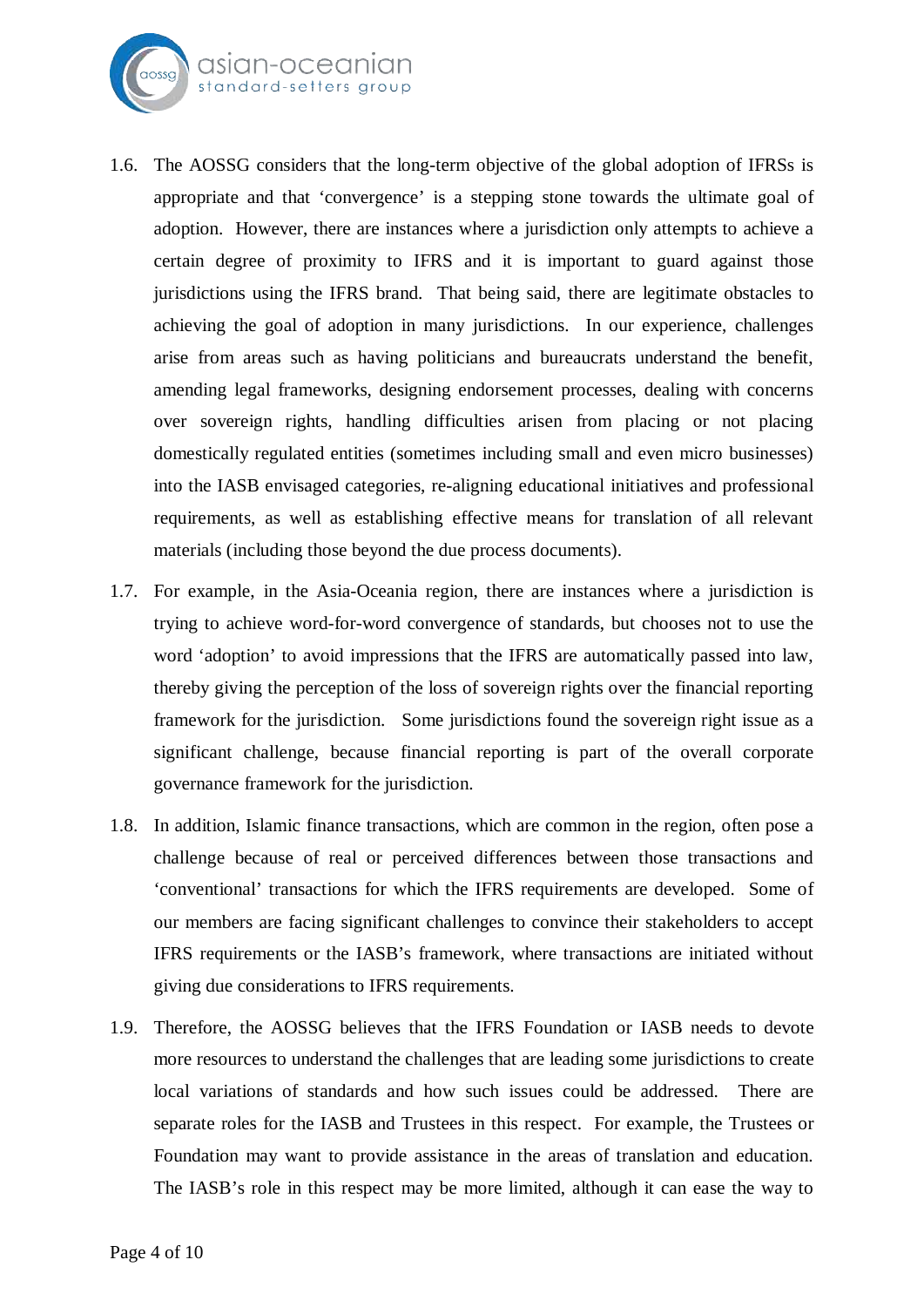

adoption such as through IFRS 1 or well designed transitional provisions. While any move should not lower the quality of standards, the ultimate goal of global adoption can only be achieved via thorough examination of issues in each jurisdiction. The AOSSG is pleased to assist the IASB in identifying challenges and suggesting possible solutions.

## *Scope of standards and IFRS activities*

- 1.10. The AOSSG acknowledges the resource constraints of the IASB and IFRS Foundation, and believes that the Trustees should have a full debate regarding strategies for optimal resource allocation rather than deferring the debate (for example, by concentrating too much on shorter term exigencies rather than longer term strategies). Investors in capital markets are interested in financial information about public sector entities, including governments, as demonstrated by recent events in Europe regarding sovereign debt. Furthermore, although the International Public Sector Accounting Standards Board uses IFRS as a foundation for many of its standards, it is now developing its own conceptual framework that has the potential to lead to public sector standards that may differ unnecessarily from IFRSs. In a similar vein, we also recommend the Trustees give consideration to a strategy around the development of financial reporting standards for non-profit entities. We also wonder how the Trustees may view the relationship that might need to be developed between financial reporting and the move to establish integrated reporting. These are all strategic direction that needs ventilation.
- 1.11. That being said, the AOSSG agrees, in terms of the more immediate agenda considerations of the IASB, the appropriate prioritisation is important to ensure that limited resources are utilised effectively and efficiently, where members have mixed views in regard to the scope of the standards and IFRS activities. Some members place an equal or greater importance on financial reporting standards of non-profit entities and/or public sector entities, while others give a priority to developing private sector standards. Such diverse views perhaps come from differing mandates of AOSSG members, where some members are responsible for financial reporting standards as a whole and other members are charged only with standards of private sector entities.

## *Consistency of application and implementation*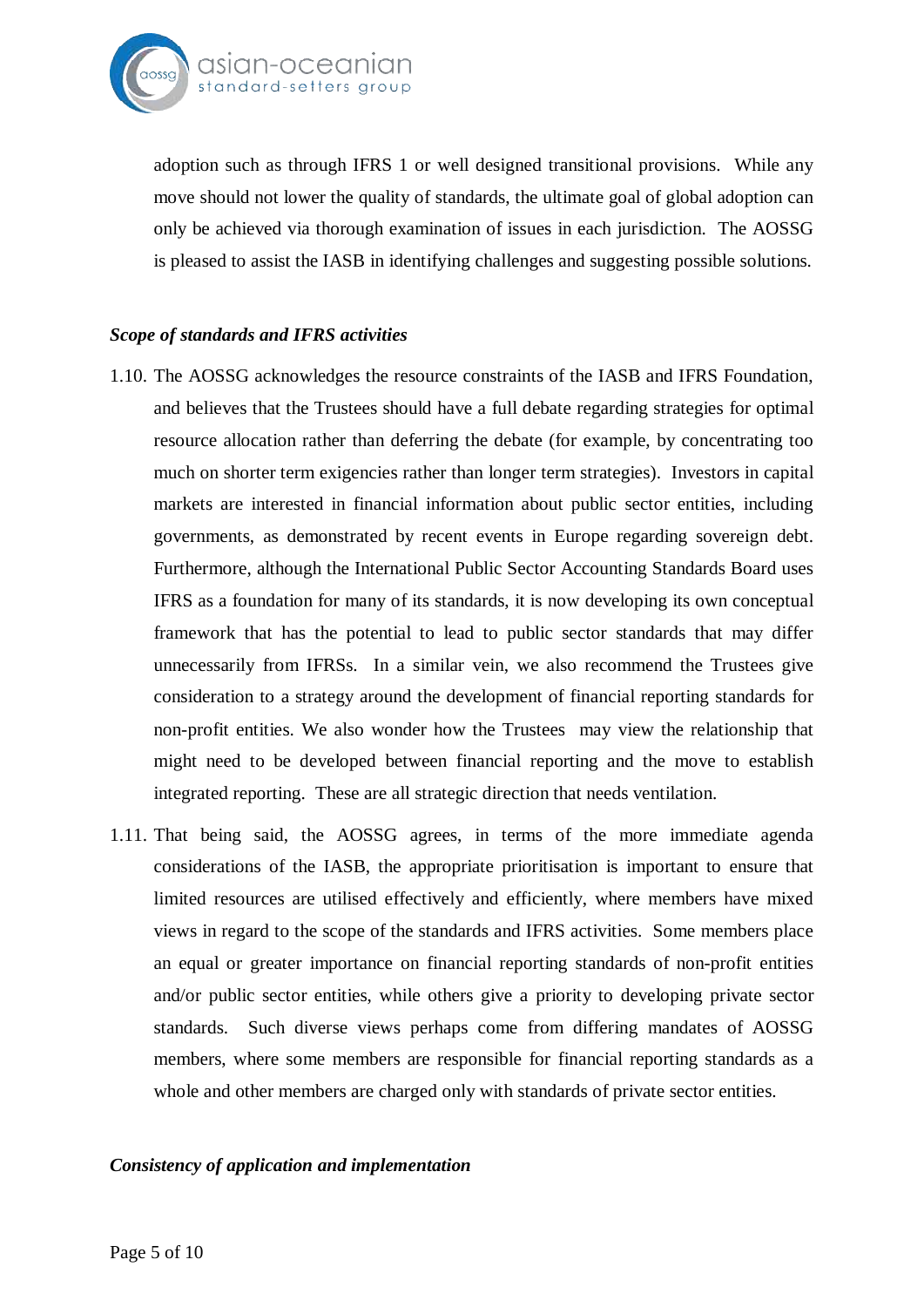

- 1.12. The AOSSG believes that consistent application/implementation is no less important than the development of high quality financial reporting standards; thus, we welcome the suggestion that the Foundation will pursue this aspect in a number of ways.
- 1.13. AOSSG members sometimes perceive that the IFRS Foundation or IASB has relied too heavily on audit firms for consistent application of the IFRSs. While this approach has been generally successful in the past decade, it may be worth revisiting this issue, as we have found instances where audit firms do not necessarily share a common understanding of each IFRS that is consistent with the intentions of the IASB.
- 1.14. In addition, members have different views with regard to the role of the IFRS Interpretations Committee (the Committee). Depending upon the history of IFRSs application or the level of maturity in practice, some members are generally comfortable with the extent and speed of the Committee's activities. Others are of the view that the current level of activity is not sufficiently responsive to the global demands and question if the existing structure is conducive to achieving the objective of the IFRS Foundation. These members suggest that the Trustees give consideration to significant structural reforms, including the appropriateness of full-time membership or enhanced roles for Board members on implementation issues.
- 1.15. In carrying out interpretive work, there needs to be an in-depth understanding both of the underlying transactions and of relevant financial reporting standards. National standard setters or their regional groups (such as the AOSSG) can play a very important role in identifying issues, proposing possible solutions, and providing timely responses. In the Asia Oceania region, there is the opportuntity to also do this through the Asia-Oceania liaison office. In this context, it is important to establish a formal channel between national standard setter(s) or groups of national standard setters (such as the AOSSG and GLASS) and the IASB and its Interpretations Committee so that issues are referred on an efficient basis. In addition, regional bodies such as the AOSSG can help establish whether an issue is of widespread significance so as to warrant the Committee to launch its work on interpretation. Such assistance may also help national standard setters avoid inadvertently presuming that an issue is jurisdiction-specific, where in fact it is widespread in many jurisdictions. In doing so, the AOSSG believes that it is important to honour the protocols for dealing with the IFRS Interpretation Committee. Consistent with those protocols, the AOSSG and other regional bodies also might assist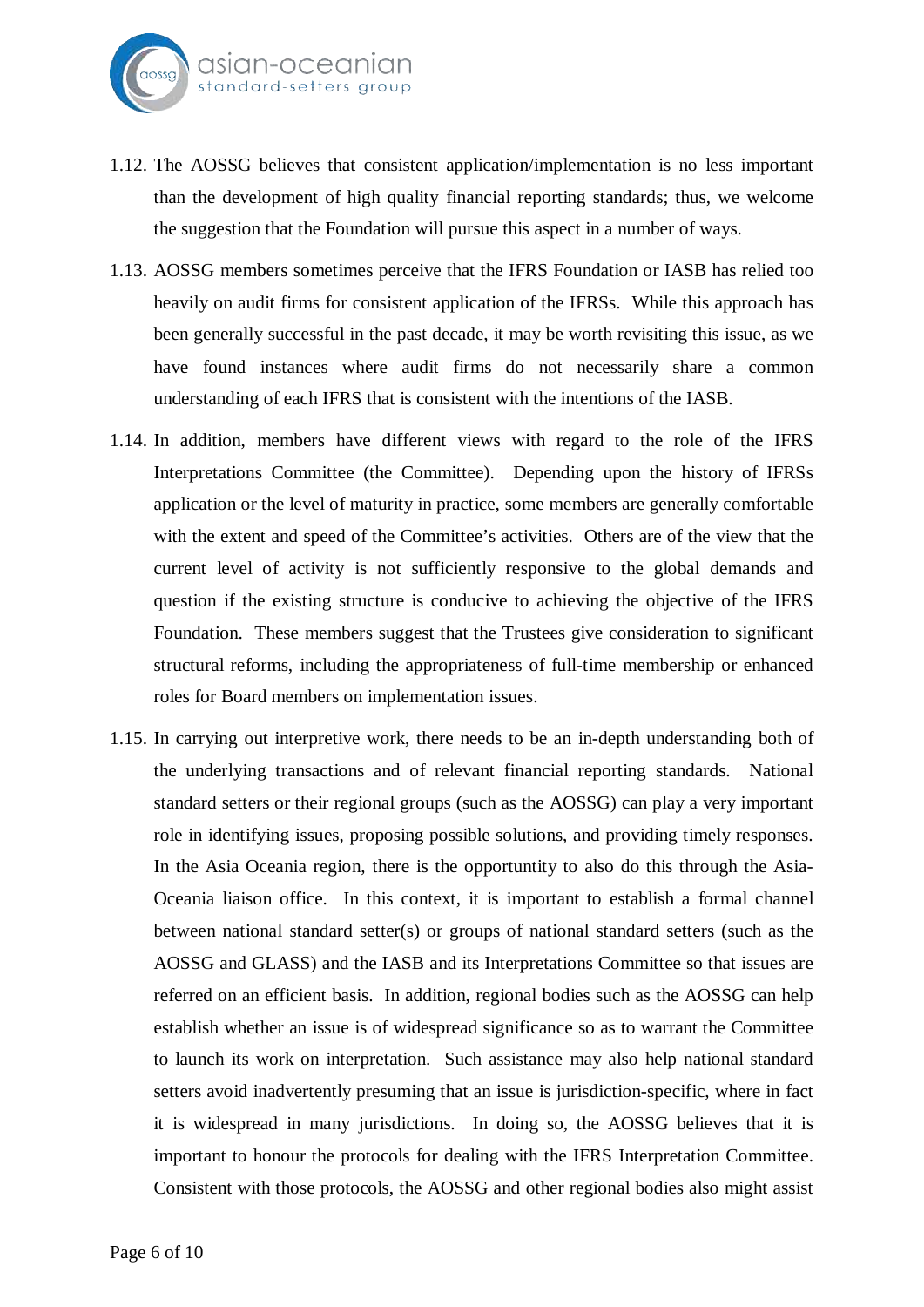

particular member national standard setters in developing guidance for an issue that does not meet the criteria to be dealt with by the Committee, and help ensure that the guidance remains consistent with IFRSs.

## **B. Governance: Independent and publicly accountable**

- 2.1. The AOSSG believes that independence is of the utmost importance for standard-setters to achieve high quality output, whilst acknowledging the need for maintaining public accountability. Accordingly, the AOSSG strongly agrees with the Trustees' proposition that the IASB's accountability be improved through regular interactions between the Trustees or its Due Process Oversight Committee (DPOC) and the IASB, while maintaining the independence of the IASB.
- 2.2. The AOSSG also believes that the current structure is generally appropriate. Yet, it should be emphasised that due-process oversight is not simply an exercise of ticking a check list, rather what is important is whether sufficient process is followed in substance (including if the re-exposure of the document is warranted.) It is also believed that the role of the Monitoring Board and Trustees should be clearly distinguished by recognising that the role of the Monitoring Board is to provide independent assurance as to whether the Trustees' oversight role is sufficiently discharged, rather than scrutinizing candidates for Trustee and IASB positions or considering the organisation's strategy.
- 2.3. In order to reinforce the Trustees' oversight roles, some AOSSG members suggest that the Trustees may consider whether to assign staff to be dedicated entirely to an oversight function. Such full-time staff, who work directly under the control of the DPOC and not under the control of the IASB members or its senior staff members, may assist the Trustees in fulfilling their responsibilities in a more transparent and justifiable manner.
- **C. Process: ensuring that its standards are of high quality, meet the requirements of a well-functioning capital market and are implemented consistently across the world**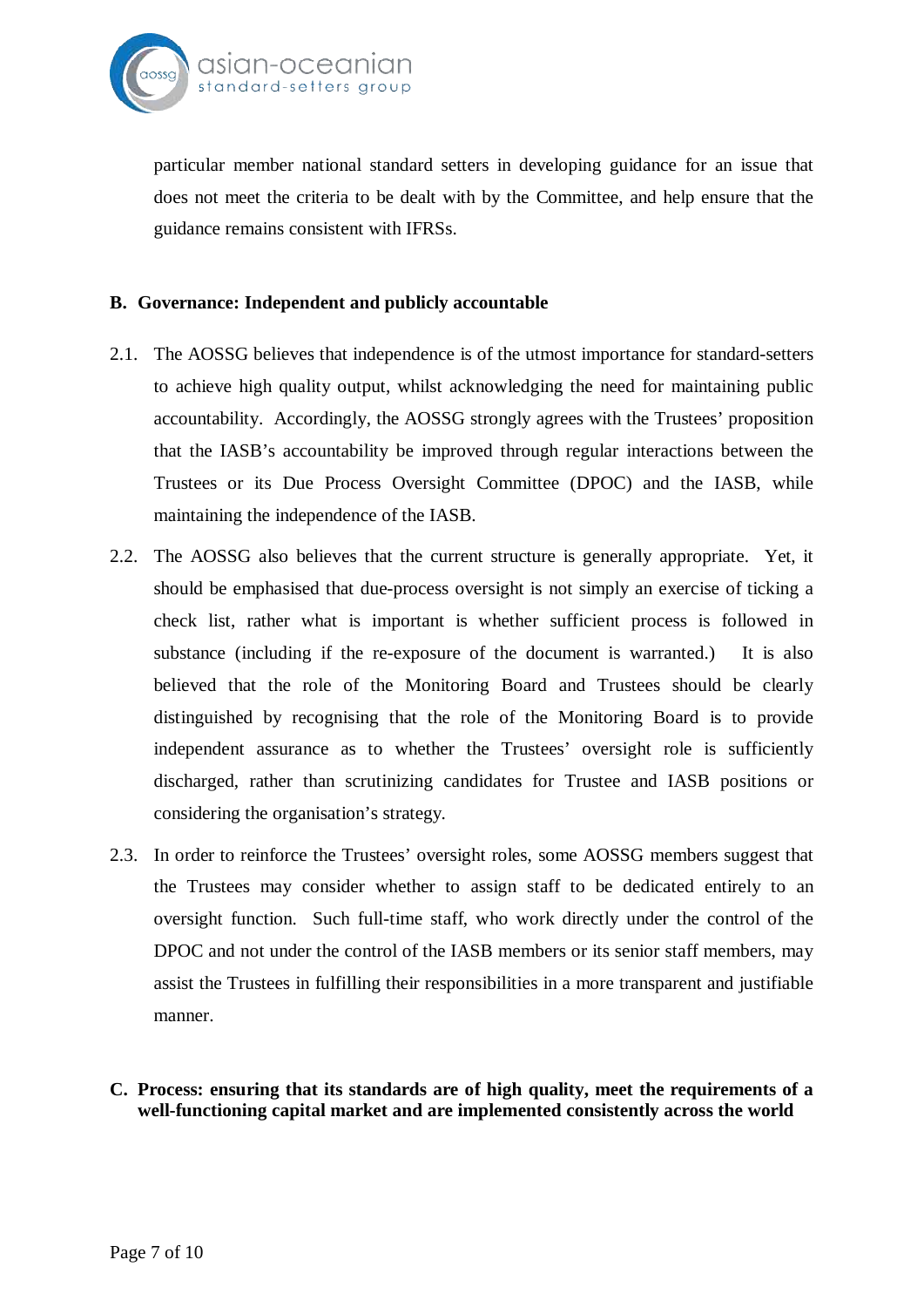

- 3.1. The AOSSG considers that the standard-setting process requires continuous improvement; thus, the Group welcomes its further enhancements, including the reinforcement of the Due Process Oversight Committee (see paragraph 2.3).
- 3.2. The AOSSG agrees with paragraph C5 that national standard setters have a greater role to play besides developing domestic standards and that maintaining a network of national and other accounting standard-setting bodies (such as the AOSSG) is an integral part of the global standard-setting process.
- 3.3. As stated in the "Vision Paper<sup>1</sup>", the AOSSG believes that the Group and its members can play larger roles in various areas including providing input for agenda-setting, fieldvisits/tests, effect analysis, and post-implementation reviews. In this respect, the AOSSG recommends the Trustees or IFRS Foundation provide greater clarity as to the manner in which such initiatives are carried out. For example, some members believe that post-implementation reviews should start even earlier than proposed (i.e., two years after the implementation of a standard) or that subjects of post-implementation reviews should include some of the older standards which entities are finding difficult to apply consistently (e.g., capitalisation of intangible assets under IAS 38 or calculation of impairment amounts under IAS 36). It is important that a sufficient outreach is undertaken beforehand so as to ensure that the process (including scope and timing) is effective.
- 3.4. Moreover, the AOSSG believes it can be "sounding board", when the IASB wishes to confer on its tentative decisions to enquire if the approach is sufficiently viable. This process could assist in the effective use of limited staff resources by helping to avoid inadvertently advancing IASB staff work on unviable approaches to issues or jeopardising the IASB's credibility by subsequently making significant directional changes at an advanced stage. National standard setters are well-placed to help determine the viability of particular approaches with the benefit of domestic stakeholder input. The AOSSG recommends the Trustees take this into consideration in finalising the strategy.

<sup>1</sup> http://www.aossg.org/docs/About\_Us/Vision\_Paper.pdf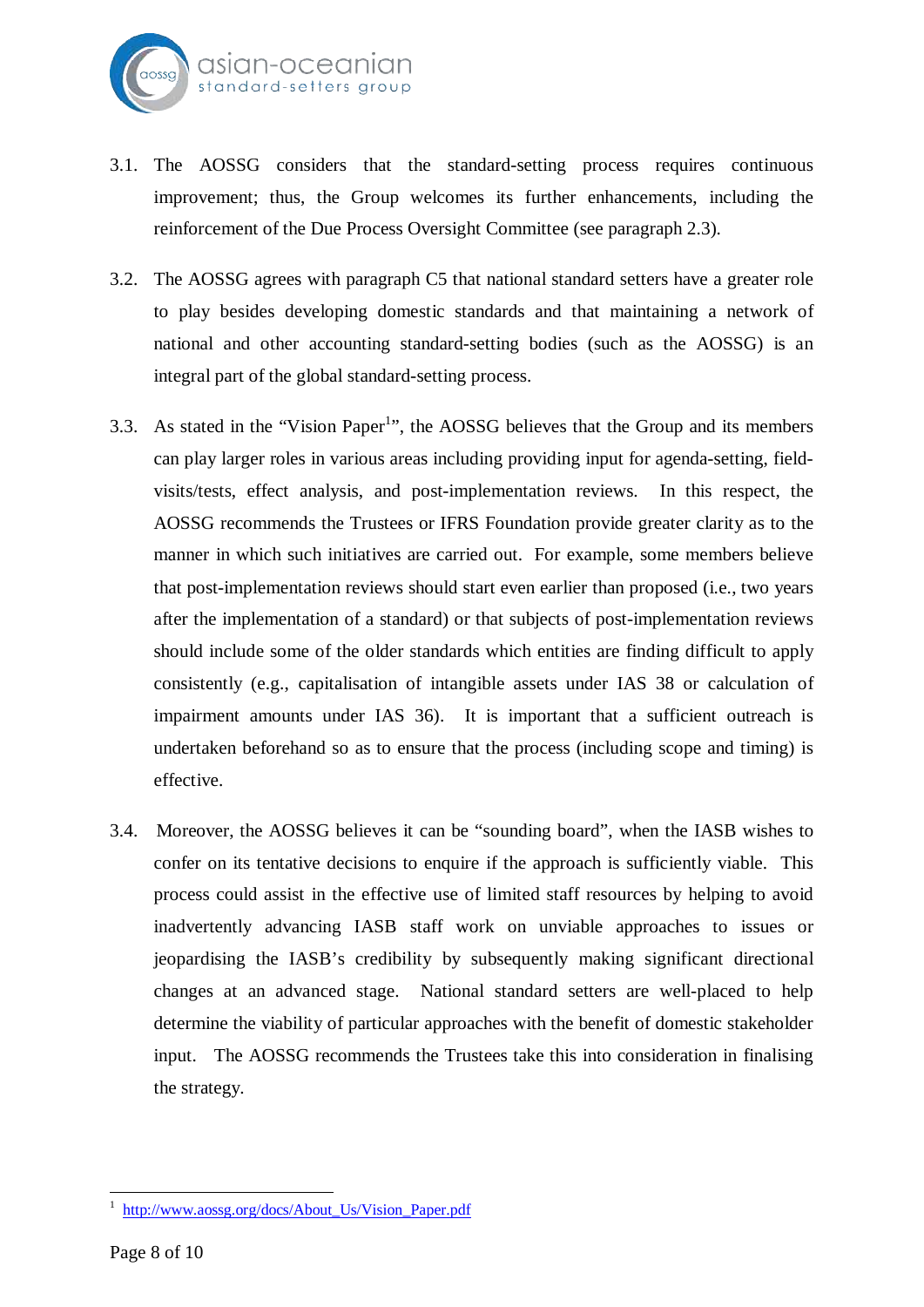

- 3.5. The AOSSG members could play a more significant role if sufficient assistance is provided by the Foundation's staff of its liaison office. An appropriate working arrangement should be made between the Foundation and AOSSG as soon as practicable. It would be useful if the IASB or other bodies of the IFRS Foundation were to ensure that an appropriate system (possibly more frequent face-to-face or videoconference meetings) will be in place to enable the AOSSG and its members to receive sufficient feedback as to how comments are considered in the agenda-setting or individual standard-setting process.
- 3.6. Further, taking into account the increased complexity of business transactions and the "information gap" that should be bridged by the use of appropriate financial reporting, the AOSSG also intends to undertake thought-leadership activities (such as presentation and disclosure framework or implications of integrated reporting). The AOSSG recommends the Trustees consider how such initiatives can be best leveraged when making decisions about the necessary capacity of the research function at the IFRS Foundation.

# **D. Financing: ensuring the organisation is financed in a manner that permits it to operate effectively, efficiently and independently**

- 4.1. The AOSSG believes that, in principle, each jurisdiction applying IFRSs should share the cost of establishing IFRSs in an equitable manner taking into account the capacity, although in fact the Trustees may need to discuss with key stakeholders of each jurisdiction on a bilateral basis.
- 4.2. Even if a formal levy system is not feasible, it may still be possible to adopt a "defacto" levy system that enables jurisdictions to ensure a more stable funding base. For instance, there is a case in our region that listed companies are requested to contribute a certain amount as aided by stock exchanges. In such a regime, funding would come from a greater number of stakeholders, thereby safeguarding the possibility of dependence on specific dominant stakeholder groups. A wider funding base could cover various industries in the world and may be more resilient in times of economic downturn.